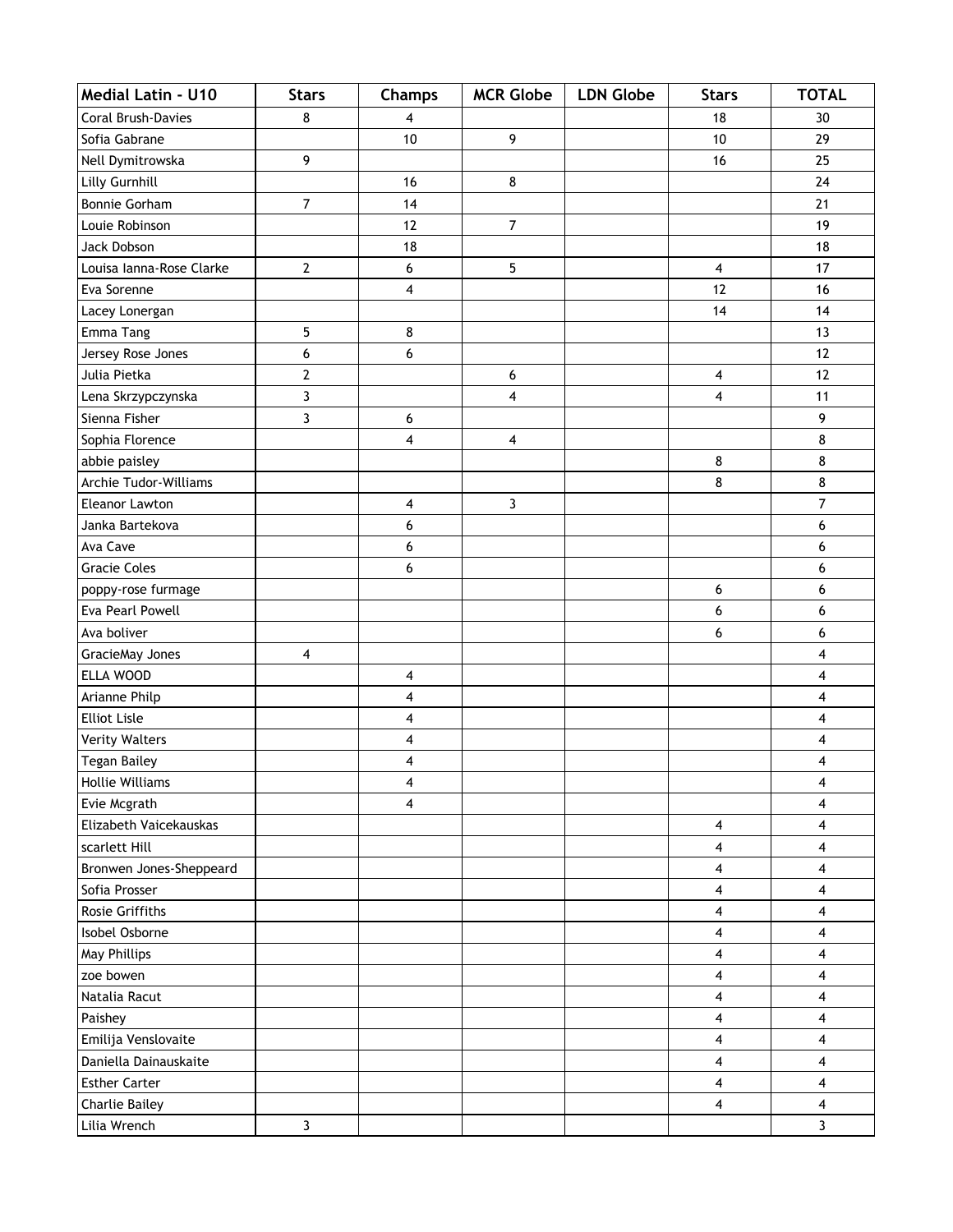| Lily-June Davies-Janson    | 3                |                         |                         |                  |                         | 3              |
|----------------------------|------------------|-------------------------|-------------------------|------------------|-------------------------|----------------|
| Lucy Donelly               | 3                |                         |                         |                  |                         | 3              |
| Verity WaltersGilfach Goch | $\overline{2}$   |                         |                         |                  |                         | $\mathbf{2}$   |
| <b>Remee Harris</b>        | $\mathbf{2}$     |                         |                         |                  |                         | $\overline{2}$ |
| Laura Kumarku              | $\overline{2}$   |                         |                         |                  |                         | $\overline{2}$ |
|                            |                  |                         |                         |                  |                         |                |
| <b>Medial Latin - U12</b>  | <b>Stars</b>     | Champs                  | <b>MCR Globe</b>        | <b>LDN Globe</b> | <b>Stars</b>            | <b>TOTAL</b>   |
| Robyn Doyle                | 8                | 18                      | 9                       |                  |                         | 35             |
| Alexandra Szymoniak        | 7                |                         | $\overline{7}$          |                  | 18                      | 32             |
| R ona NBhriain             |                  | 10                      |                         |                  | 14                      | 24             |
| Sofia Gabrane              |                  | 6                       | 8                       |                  | 10                      | 24             |
| Coral Brush-Davies         | $\overline{2}$   | 8                       |                         |                  | 12                      | 22             |
| Gabriela Jakubowska        | 6                |                         |                         |                  | 16                      | 22             |
| India cassinelli           |                  | 16                      |                         |                  |                         | 16             |
| Lauryn Fooks               | 3                | 12                      |                         |                  |                         | 15             |
| eve richardson             |                  | 14                      |                         |                  |                         | 14             |
| Louie Robinson             |                  | 8                       | 5                       |                  |                         | 13             |
| Louisa Ianna-Rose Clarke   | $\overline{2}$   |                         | 4                       |                  | 4                       | 10             |
| Nell Dymitrowska           | 4                |                         |                         |                  | 6                       | 10             |
| Victoria Rosiak            |                  | 4                       |                         |                  | 6                       | 10             |
| Eva Irimia                 | 9                |                         |                         |                  |                         | 9              |
| Emilia Buggie              | 3                | 6                       |                         |                  |                         | 9              |
| Nanci Todd                 | 3                |                         |                         |                  | 6                       | 9              |
| Amelie Gruar               | $\overline{2}$   | 6                       |                         |                  |                         | 8              |
| Gracie                     | $\overline{2}$   | 6                       |                         |                  |                         | 8              |
| Victoria Hrytsayenko       | $\mathbf{2}$     |                         |                         |                  | 6                       | 8              |
| Sophia Florence            |                  | 4                       | $\mathbf{3}$            |                  |                         | $\overline{7}$ |
| Jersey Rose Jones          | $\overline{2}$   | 4                       |                         |                  |                         | 6              |
| Natalia Nowakowicz-Essex   |                  | 6                       |                         |                  |                         | 6              |
| Elise Taylor               |                  | 6                       |                         |                  |                         | 6              |
| Aniela Roberts             |                  |                         | 6                       |                  |                         | 6              |
| <b>Phoebe Davies</b>       | $\boldsymbol{2}$ |                         |                         |                  | 4                       | 6              |
| Gracie Smith-Thompson      |                  |                         |                         |                  | 6                       | 6              |
| Isabella Baldwin           |                  |                         |                         |                  | 6                       | 6              |
| Asha Mei Bhabuta           |                  |                         |                         |                  | 6                       | 6              |
| Lena Morajka               | $\mathbf{2}$     |                         | $\mathbf{3}$            |                  |                         | 5              |
| GracieMay Jones            | $\mathbf{2}$     |                         | $\mathbf{3}$            |                  |                         | 5              |
| ELLA WOOD                  |                  | 4                       |                         |                  |                         | $\overline{4}$ |
| Sienna Fisher              |                  | 4                       |                         |                  |                         | 4              |
| Evie Mcgrath               |                  | 4                       |                         |                  |                         | 4              |
| Siena Upton                |                  | 4                       |                         |                  |                         | 4              |
| <b>Elliot Lisle</b>        |                  | 4                       |                         |                  |                         | 4              |
| <b>Faith Bailey</b>        |                  | 4                       |                         |                  |                         | 4              |
| Lilly Gurnhill             |                  | $\overline{\mathbf{4}}$ |                         |                  |                         | 4              |
| <b>Gracie Coles</b>        |                  | 4                       |                         |                  |                         | 4              |
| <b>Hollie Williams</b>     |                  | 4                       |                         |                  |                         | 4              |
| Miruna Avram               |                  |                         | $\overline{\mathbf{4}}$ |                  |                         | 4              |
| Breya Groark               |                  |                         |                         |                  | $\overline{\mathbf{4}}$ | 4              |
| Eva Pearl Powell           |                  |                         |                         |                  | $\overline{\mathbf{4}}$ | 4              |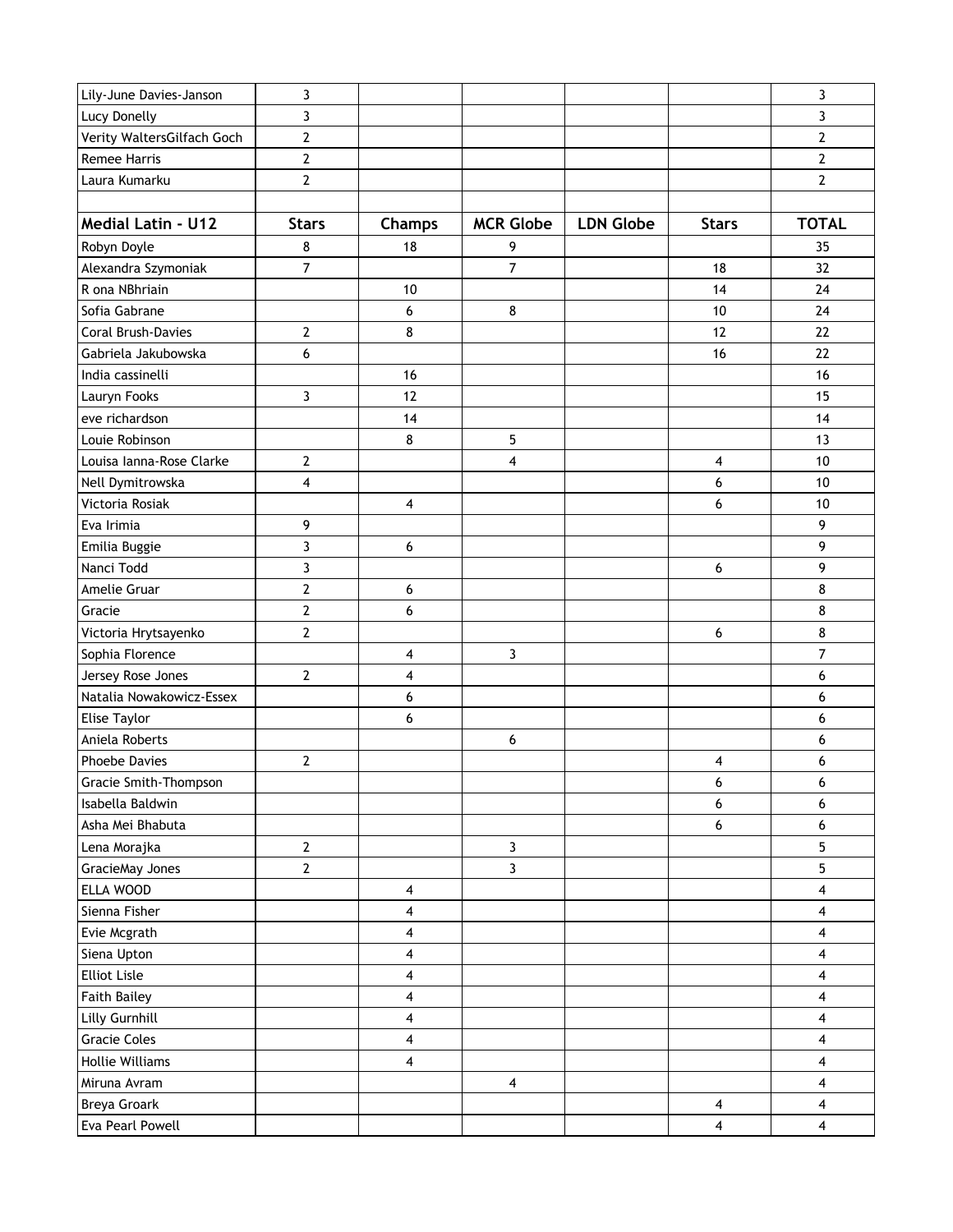| Olivia Bassett                |                 |               |                  |                  | 4                       | 4                |
|-------------------------------|-----------------|---------------|------------------|------------------|-------------------------|------------------|
| abbie paisley                 |                 |               |                  |                  | 4                       | 4                |
| Daisy Bettis                  |                 |               |                  |                  | 4                       | 4                |
| Archie Tudor-Williams         |                 |               |                  |                  | 4                       | 4                |
| Ava Cave                      |                 |               |                  |                  | 4                       | 4                |
| Sophia Gallagher              |                 |               |                  |                  | 4                       | 4                |
| Janka Bartekova               |                 |               |                  |                  | 4                       | 4                |
| Eva Sorenne                   |                 |               |                  |                  | 4                       | 4                |
| Emma Tang                     | 3               |               |                  |                  |                         | 3                |
| Imogen Hurley                 | 3               |               |                  |                  |                         | 3                |
| Lyla Humphreys                | $\overline{3}$  |               |                  |                  |                         | 3                |
| Wiktoria Pietka               | 3               |               |                  |                  |                         | 3                |
| Laura Kumarku                 |                 |               | 3                |                  |                         | 3                |
| Claudia Stopa                 |                 |               | 3                |                  |                         | 3                |
| Noah Mifsud                   | $\mathbf{2}$    |               |                  |                  |                         | $\mathbf{2}$     |
| Leah Falzon                   | $\mathbf{2}$    |               |                  |                  |                         | $\overline{2}$   |
| Julia Szeloch                 | $\mathbf{2}$    |               |                  |                  |                         | $\mathbf{2}$     |
| Erin Morley                   | $\mathbf 2$     |               |                  |                  |                         | $\overline{2}$   |
| Lucy Donelly                  | $\mathbf{2}$    |               |                  |                  |                         | $\mathbf{2}$     |
| <b>Eleanor Waller</b>         | $\mathbf 2$     |               |                  |                  |                         | $\mathbf{2}$     |
| Lilia LZZZosiute              | $\mathbf{2}$    |               |                  |                  |                         | $\overline{2}$   |
|                               |                 |               |                  |                  |                         |                  |
| Medial Latin - U14            | <b>Stars</b>    | <b>Champs</b> | <b>MCR Globe</b> | <b>LDN Globe</b> | <b>Stars</b>            | <b>TOTAL</b>     |
| Martina Dainauskaite          |                 | 12            |                  |                  | 16                      | 28               |
| Robyn Doyle                   |                 |               | 9                |                  | 18                      | 27               |
| Nicola Morajka                | 3               | 4             | 5                |                  | 10                      | 22               |
| Wiktoria Pietka               |                 |               | $\overline{7}$   |                  | 14                      | 21               |
| Julia Szeloch                 |                 | 4             | 4                |                  | 12                      | 20               |
| Molly Longson                 |                 |               |                  |                  |                         |                  |
|                               |                 | 18            |                  |                  |                         | 18               |
| Katherine Healey              | 6               | 4             |                  |                  | 8                       | 18               |
| Julia Skrzypczynska           | 3               | 4             | 6                |                  | 4                       | 17               |
| Keyia Gardiner                |                 | 16            |                  |                  |                         | 16               |
| Summer Henderson              |                 | 14            |                  |                  |                         | 14               |
| <b>Isabelle Rose Davies</b>   | 4               | 4             |                  |                  | 6                       | 14               |
| Patrycja Nawrocka             |                 | 6             |                  |                  | 6                       | 12               |
| Kinga Kurek                   | $5\phantom{.0}$ | 6             |                  |                  |                         | 11               |
| Cerys Bright                  |                 | $10\,$        |                  |                  |                         | $10$             |
| Isabella Muggridge            | 9               |               |                  |                  |                         | 9                |
| Millie Rose Cross             |                 |               | 8                |                  |                         | 8                |
| Sofia Szucsova                |                 | 4             |                  |                  | 4                       | $\bf 8$          |
| Molly Thomas                  | $\overline{7}$  |               |                  |                  |                         | $\overline{7}$   |
| Megan Fuller                  | 3               |               |                  |                  | $\overline{\mathbf{4}}$ | $\overline{7}$   |
| Hannah Bartholomew            |                 | 6             |                  |                  |                         | $\boldsymbol{6}$ |
| William Brown                 |                 | 6             |                  |                  |                         | 6                |
| <b>Charlotte Bragg</b>        |                 | 6             |                  |                  |                         | 6                |
| <b>Bailey Taylour</b>         |                 | 6             |                  |                  |                         | 6                |
| Audrey Pospai                 |                 | 6             |                  |                  |                         | 6                |
| Adrianna Pospai<br>chloe turk |                 | 6             |                  |                  | 6                       | 6<br>6           |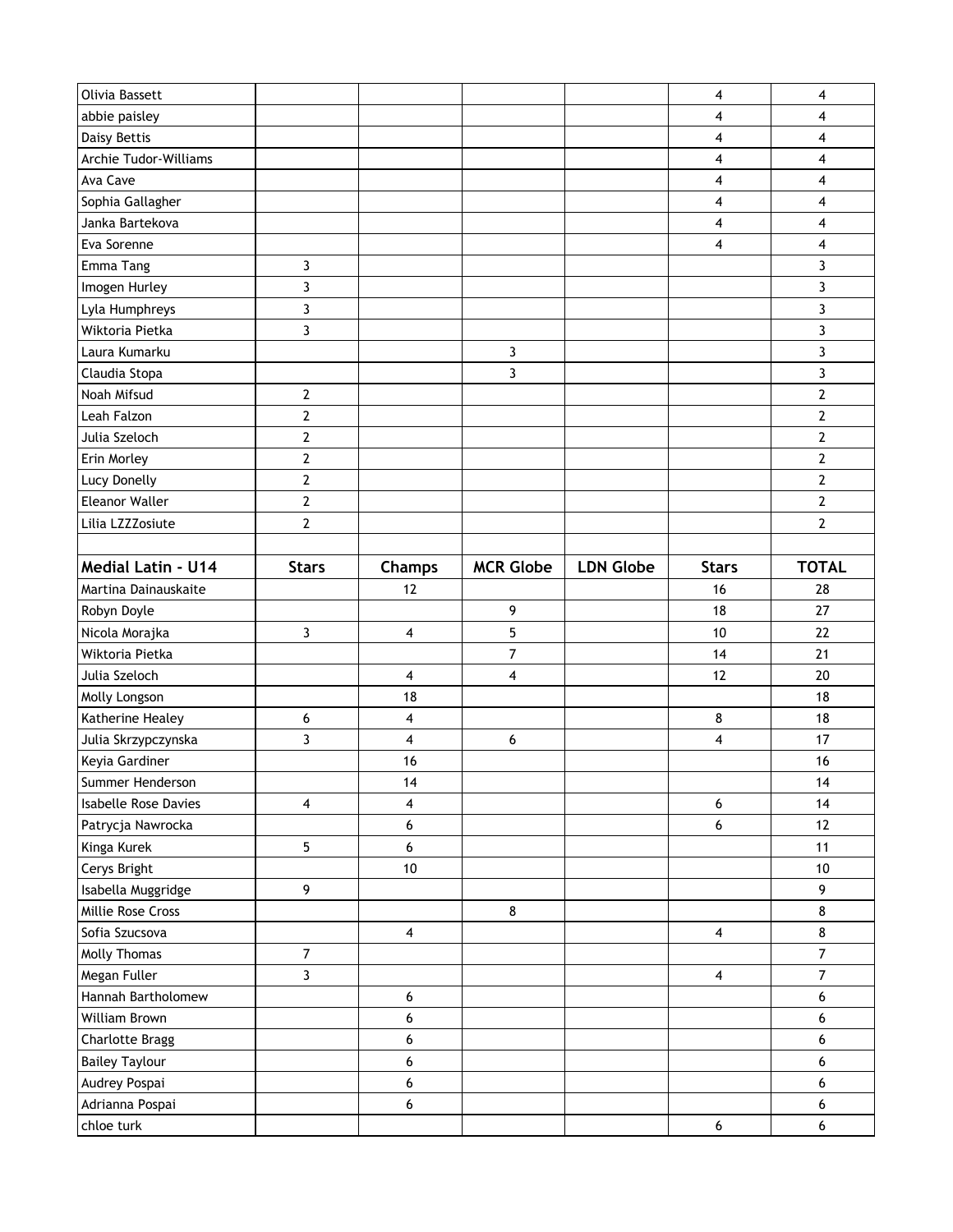| Ana Erika Tudor                |                         |                         |                  |                  | 6                       | 6              |
|--------------------------------|-------------------------|-------------------------|------------------|------------------|-------------------------|----------------|
| Elle                           |                         | 4                       |                  |                  |                         | 4              |
| Sylwia Pazdro                  |                         | 4                       |                  |                  |                         | 4              |
| Rachel McBride                 |                         | 4                       |                  |                  |                         | 4              |
| Kenzie Hughes                  |                         | 4                       |                  |                  |                         | 4              |
| Hannah Campbell                |                         | 4                       |                  |                  |                         | 4              |
| <b>Holly Russell</b>           |                         |                         |                  |                  | 4                       | 4              |
| Natalia Or owska               |                         |                         |                  |                  | 4                       | 4              |
| Nevaeh Flores-Nunez            |                         |                         |                  |                  | 4                       | 4              |
| Ella Gunstone                  |                         |                         |                  |                  | 4                       | 4              |
| Maja Kwolek                    |                         |                         |                  |                  | $\overline{\mathbf{4}}$ | 4              |
| Freya Davies                   |                         |                         |                  |                  | 4                       | 4              |
| Maia Davis AMA-3329            |                         |                         |                  |                  | 4                       | 4              |
| <b>Ellie Stainton</b>          |                         |                         |                  |                  | $\overline{4}$          | 4              |
| Grace McKenna                  |                         |                         |                  |                  | 4                       | 4              |
| Emilia Buggie                  | 3                       |                         |                  |                  |                         | 3              |
| Paige Goldfinch                | 3                       |                         |                  |                  |                         | 3              |
| Kiera Feldon                   | 3                       |                         |                  |                  |                         | 3              |
| <b>Grace Brown</b>             | 3                       |                         |                  |                  |                         | 3              |
| Abigail Care                   | 3                       |                         |                  |                  |                         | 3              |
|                                |                         |                         |                  |                  |                         |                |
| Medial Latin - U16             | <b>Stars</b>            | Champs                  | <b>MCR Globe</b> | <b>LDN Globe</b> | <b>Stars</b>            | <b>TOTAL</b>   |
| Molly Longson                  |                         | 18                      | 9                |                  |                         | 27             |
| Molly Thomas                   | 6                       | 16                      |                  |                  |                         | 22             |
| Martina Dainauskaite           |                         | 4                       |                  |                  | 16                      | 20             |
| Patrycja Nawrocka              |                         | 14                      |                  |                  | 4                       | 18             |
| <b>Madison Hart</b>            |                         | 8                       |                  |                  | 10                      | 18             |
| Robyn Doyle                    |                         |                         |                  |                  | 18                      | 18             |
| Katherine Healey               | 7                       | 4                       |                  |                  | 6                       | 17             |
| <b>Isabelle Rose Davies</b>    | 5                       | 4                       |                  |                  | 6                       | 15             |
| Isabella                       |                         |                         |                  |                  | 14                      | 14             |
| mia jameson                    |                         | 12                      |                  |                  |                         | 12             |
| Sadie Mai Rees                 |                         |                         |                  |                  | 12                      | $12$           |
| Kiera Feldon                   | $\mathbf{3}$            |                         |                  |                  | 8                       | 11             |
| Summer Henderson               |                         | 10                      |                  |                  |                         | 10             |
| <b>Bailey Taylour</b>          |                         | 4                       |                  |                  | $6\,$                   | $10\,$         |
| Isabella                       | 9                       |                         |                  |                  |                         | 9              |
| Maggie Davis                   | 8                       |                         |                  |                  |                         | 8              |
| Cerys Bright                   |                         | 8                       |                  |                  |                         | 8              |
| Millie Rose Cross              |                         |                         | $\bf 8$          |                  |                         | $\bf 8$        |
| Charlie Brown                  |                         | $\overline{\mathbf{4}}$ |                  |                  | $\overline{\mathbf{4}}$ | 8              |
| Wiktoria Pietka                |                         |                         |                  |                  | 8                       | 8              |
| <b>Carys Roberts</b>           |                         |                         | $\overline{7}$   |                  |                         | $\overline{7}$ |
| William Brown                  |                         | 6                       |                  |                  |                         | 6              |
| Olivia Benson                  |                         | 6                       |                  |                  |                         | 6              |
| Keaveney Doyle                 |                         | 6                       |                  |                  |                         | 6              |
| Julia Szeloch                  |                         |                         |                  |                  |                         |                |
|                                |                         |                         |                  |                  | $\boldsymbol{6}$        | 6              |
| Megan Fuller<br>Honey Williams | $\overline{\mathbf{4}}$ |                         |                  |                  |                         | 4              |